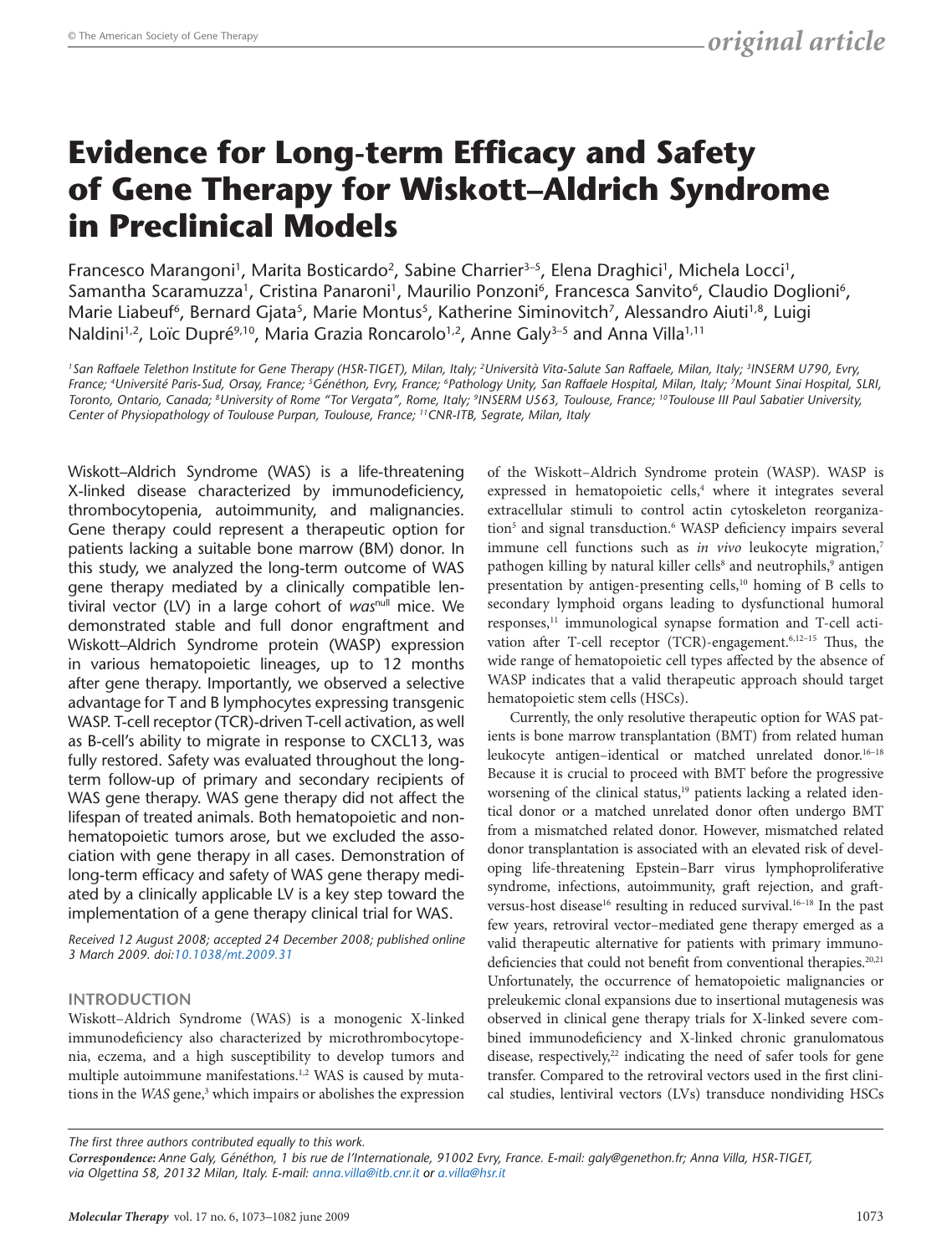<span id="page-1-0"></span>effectively,<sup>23</sup> lack transcriptionally active long terminal repeats, and are less genotoxic.24 We previously developed a human *WAS* promoter/cDNA encoding LV (w1.6W) that was successfully used to restore WASP expression in CD34<sup>+</sup> HSCs, T cells, B cells, and dendritic cells, and to correct TCR-driven activation in T-cell lines derived from WAS patients.13,25 Moreover, the *in vivo* efficacy of this vector was demonstrated in a gene therapy setting in nonlethally irradiated was<sup>null</sup> mice, with evidence of multilineage WASP expression in hematopoietic cells and correction of TCR-driven activation of splenic T cells.26 However, gene therapy treated mice were followed up for 4 months, a period that is insufficient to investigate the long-term stability of WASP expression and T-cell functional correction, and the safety of the gene therapy approach. Indeed, it has been shown that severe adverse events related to gene therapy in mice may develop after a follow-up  $>7$  months,  $27,28$  or after secondary BMTs.29

In this study, we analyzed the stability of WASP expression and the persistence of T- and B-cell functional correction in a large cohort ( $n = 68$ ) of *was* null mice treated with w1.6W-mediated gene therapy and followed up for 12 months. Safety was assessed by long-term monitoring of tumor incidence in primary ( $n = 68$ ) and secondary  $(n = 32)$  recipients of WAS gene therapy, using two distinct models of *was*null mice. We found that the w1.6W vector promoted long-term WASP expression in many hematopoietic cell lineages, which was associated to the selective advantage of WASP+ T and B lymphocytes. In addition, WAS gene therapy corrected T-cell activation defects, normalized B-cell migration in response to CXCL13, and did not cause any severe adverse event. These results are instrumental for the implementation of an LV-mediated gene therapy clinical trial in WAS patients.

#### **Results**

### **Transplantation of LV-transduced lin−** *wasnull* **cells**

To investigate the long-term efficacy and safety of WAS gene therapy in mice, we purified lineage marker–depleted (lin−) cells from bone marrow (BM) BL6-*was*null mice, and transduced them *ex vivo* by a single hit of a human *WAS* promoter/cDNA containing LV (w1.6W), at either low (10–20) or high (200) multiplicity of infection (MOI). Untransduced *was*null and wt lin− cells were used as control (lin− *was*null and lin− wt groups, respectively). The w1.6W LV integrated into *was*null lin− cells and promoted the expression of transgenic WASP in a dose-dependent fashion (**Figure 1a**). Transduced or control lin− cells were injected in sex- or CD45 allele-mismatched BL6-*was*null mice conditioned by sublethal irradiation. Donor cell engraftment was analyzed 1 year after transplantation by Y-chromosome specific real-time PCR (**Figure 1b**), or by flow cytometric detection of the CD45.2 allele (**Figure 1c**). High and stable engraftment (ranging 69–100%) was achieved in all hematopoietic cell types isolated from mice belonging to all experimental groups. These results demonstrate that sublethal irradiation of the recipient *was*<sup>null</sup> mice is sufficient to ensure robust and persistent donor cell engraftment.

## **Analysis of long-term WASP expression in multiple hematopoietic cell lineages**

To assess whether differentiated hematopoietic cells from gene therapy treated *was*null mice expressed WASP 12 months after



**Figure 1 Transplantation of w1.6W-transduced lin−** *was* **null cells for long-term experiments.** (**a**) Western blot analysis of WASP expression in lysates of lin− *was*null cells either untransduced or transduced with the w1.6W vector at low or high MOI. As control, WASP expression in human PBMCs is depicted. Numbers indicate VCN. (**b**) Donor cell engraftment measured by real-time PCR in the indicated cell types, 12 months after transplantation of transduced or control lin− cells. Mean ± SD is depicted. Lin− wt *n* = 8, black bars; low MOI *n* = 11, light grey bars; lin− *was*null *n* = 4, empty bars. (**c**) Donor cell engraftment measured by flow cytometry analysis, 12 months after transplantation of transduced or control lin− cells. Mean ± SD is depicted. High MOI *n* = 17, dark grey bars; lin− *was*null *n* = 4, empty bars. MOI, multiplicity of infection; PBMC, peripheral blood mononuclear cell; VCN, vector copy number; WASP, Wiskott–Aldrich Syndrome protein.

treatment, we performed flow cytometric analysis. We detected WASP expression in BM  $CD45<sup>+</sup>$  cells, and in splenic myeloid cells (CD11b<sup>+</sup>), B cells (B220<sup>+</sup>), CD8<sup>+</sup> T cells, and CD4<sup>+</sup> T cells (**[Figure](#page-2-0) 2a**), thus demonstrating effective long-term multilineage activity of the w1.6W vector *in vivo*. In all cell types analyzed, the proportion of WASP-expressing cells was higher in the high MOI group, as compared to the low MOI group (**[Figure](#page-2-0) 2b,c)**. Interestingly, in both MOI groups, the proportion of WASPexpressing splenic B cells, CD8<sup>+</sup> T cells, and CD4<sup>+</sup> T cells was significantly higher than that of BM CD45<sup>+</sup> cells and splenic myeloid cells (**[Figure](#page-2-0) 2b,c**). Consistently, vector copy number (VCN) in splenic donor T cells was significantly higher than VCN in total donor BM cells, in both the low MOI ( $2.0 \pm 0.8$  versus  $1.0 \pm 0.4$ ,  $P < 0.05$ ) and the high MOI gene therapy group  $(4.2 \pm 0.9 \text{ versus}$ 2.7  $\pm$  0.7, *P* < 0.05). Taken together, these data demonstrate the long-term expression of transgenic WASP in multiple cell lineages and strongly suggest the occurrence of a selective advantage for WASP-expressing lymphocytes.

# **Complete blood cell counts 12 months after gene therapy**

Twelve-months-old BL6-*was*null mice display B lymphopenia, thrombocytopenia, reduced monocyte counts, and modest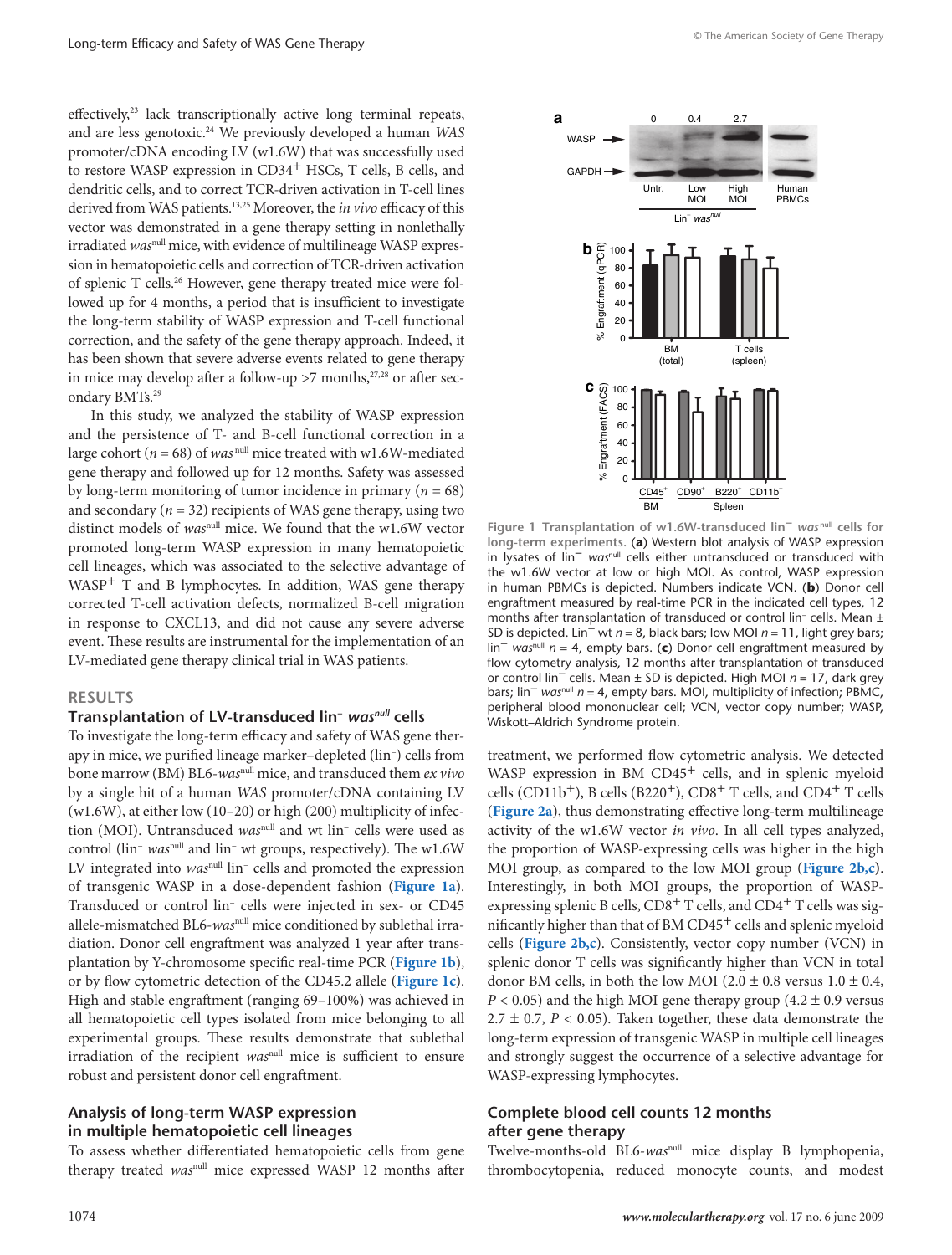<span id="page-2-0"></span>

**Figure 2 WASP expression in hematopoietic cells 12 months after**  gene therapy. (a) Analysis of WASP expression in BM CD45<sup>+</sup> cells, and splenic CD11b<sup>+</sup>, B220<sup>+</sup>, CD8<sup>+</sup>, and CD4<sup>+</sup> cells. Histograms report WASP expression in a representative *was*<sup>null</sup> (white), wt (black) and high MOI gene therapy treated mouse (gray). Numbers represent the percentage of WASP+ cells in the high MOI gene therapy treated mouse. (**b**,**c**) Cumulative analysis of the percentage of WASP<sup>+</sup> cells in the indicated cell types within the low MOI gene therapy group ( $\mathbf{b}$ ,  $n = 21$ ) or the high MOI gene therapy group (**c**, *n* = 16). Dots represent values from each single mouse. Bars indicate the mean value of the distribution. \**P* < 0.05, Student *t*-test. MOI, multiplicity of infection; WASP, Wiskott–Aldrich Syndrome protein.

granulocytosis (**[Table](#page-3-0) 1**). To assess whether WAS gene therapy could restore normal hematopoietic cell counts, we performed complete blood cell counts on gene therapy treated animals and controls. Despite very high donor engraftment (**[Figure](#page-1-0) 1b**), leukocyte, erythrocyte, and platelet counts in the lin− wt group were lower than those in nonirradiated wt mice (**[Table](#page-3-0) 1**). Therefore, to evaluate the efficacy of WAS gene therapy, we took as reference the groups transplanted with wt or *was*null lin− cells. The absolute count of T cells, B cells, and platelets in the lin− *was*null group was decreased as compared to the lin− wt group, although granulocyte count was increased (**[Table](#page-3-0) 1**). Mice treated with high vector MOI had B cell, platelet, and granulocyte counts comparable to those of the lin− wt group and significantly different from those of lin− *was*null group. Conversely, mice belonging to the low vector MOI group had B cell, platelet, and granulocyte counts significantly different from those of the lin− wt group and similar to those of lin− *was*null group (**[Table](#page-3-0) 1**). T-cell counts in the lin− wt group were increased above levels of nonirradiated wt mice, although in the other groups they were comparable to levels found in nonirradiated *was*null mice. Taken together, these data suggest that high MOI gene therapy could be more efficacious than low MOI gene therapy in ameliorating B cell, platelet, and granulocyte counts.

# **Long-term correction of T-cell activation after WAS gene therapy**

The main consequence of WASP deficiency in T cells is impaired proliferation and cytokine production in response to TCR triggering.6,13–15,30,31 After *in vitro* TCR stimulation, the proliferative response and the secretion of interleukin (IL)-2, interferon-γ, tumor necrosis factor-α, IL-4, and IL-10 were strongly reduced in *was*null T cells, as compared to wt T cells (**[Figure](#page-3-0) 3a–f**). WAS gene therapy performed at both high and low MOI completely corrected these defects, while transplantation of untransduced lin− *was*null cells was ineffective (**[Figure](#page-3-0) 3a–f**). The degree of functional correction was independent of the MOI used for initial transduction of lin− *was*null cells. This indicates that WASP expression in 34–44% of splenic T cells (as found in the low MOI group, see **Figure 2b**) is sufficient to correct *was*null T-cell dysfunctions. These data are in agreement with those observed in short-term gene therapy studies in was<sup>null</sup> mice,<sup>26,31-33</sup> and further extend the efficacy of WAS gene therapy to a much longer time frame. Moreover, we provide the first demonstration that WAS gene therapy can restore Th2 cytokine secretion by T cells stimulated through the TCR.

# **Long-term correction of B-cell migration after WAS gene therapy**

B lymphocytes isolated from *was*null mice display impaired chemotaxis *in vitro*. This defect may contribute to decreased homing to B-cell areas of the spleen and to defective humoral immune responses *in vivo*.<sup>11</sup> To investigate the long-term functional correction of B cells after gene therapy, we measured migration of purified splenic B cells in response to the chemokine CXCL13 using a transwell system. Basal B-cell migration was comparable in all experimental groups (**[Figure](#page-3-0) 4**). When exposed to CXCL13, the percentage of migrating wt B cells was  $34.0 \pm 5.2$ %, while it was only 23.0 ± 5.1% for *was*null B cells (**[Figure](#page-3-0) 4**). After WAS gene therapy performed at low MOI, migration of B cells in response to CXCL13 was normalized (**[Figure](#page-3-0) 4**). This finding provides evidence of long-term efficacy of WAS gene therapy in restoring B-cell migratory potential.

# **Twelve-month follow-up of gene therapy treated mice**

To evaluate safety of the WAS gene therapy approach, we periodically checked the general health status of WAS gene therapy treated BL6-*was*null mice and controls. Survival curves of animals belonging to the high and low MOI groups were statistically similar to those of control lin− *was*null and lin− wt groups, thus excluding a detrimental impact of lentiviral transduction and *WAS* transgene expression on overall survival (**[Figure](#page-4-0) 5a**).

Evaluation of tumor occurrence could be performed in 32/34 mice in the lin− *was*null group (94%), in 46/48 mice belonging to the low MOI gene therapy group (96%), in 18/20 mice in the high MOI gene therapy group (90%), and in 15/15 mice in the lin− wt group (100%). Overall tumor incidence 12 months after treatment was comparable in the gene therapy and control groups (**[Figure](#page-4-0) 5b**). The occurrence of nonhematopoietic tumors (gut adenocarcinoma,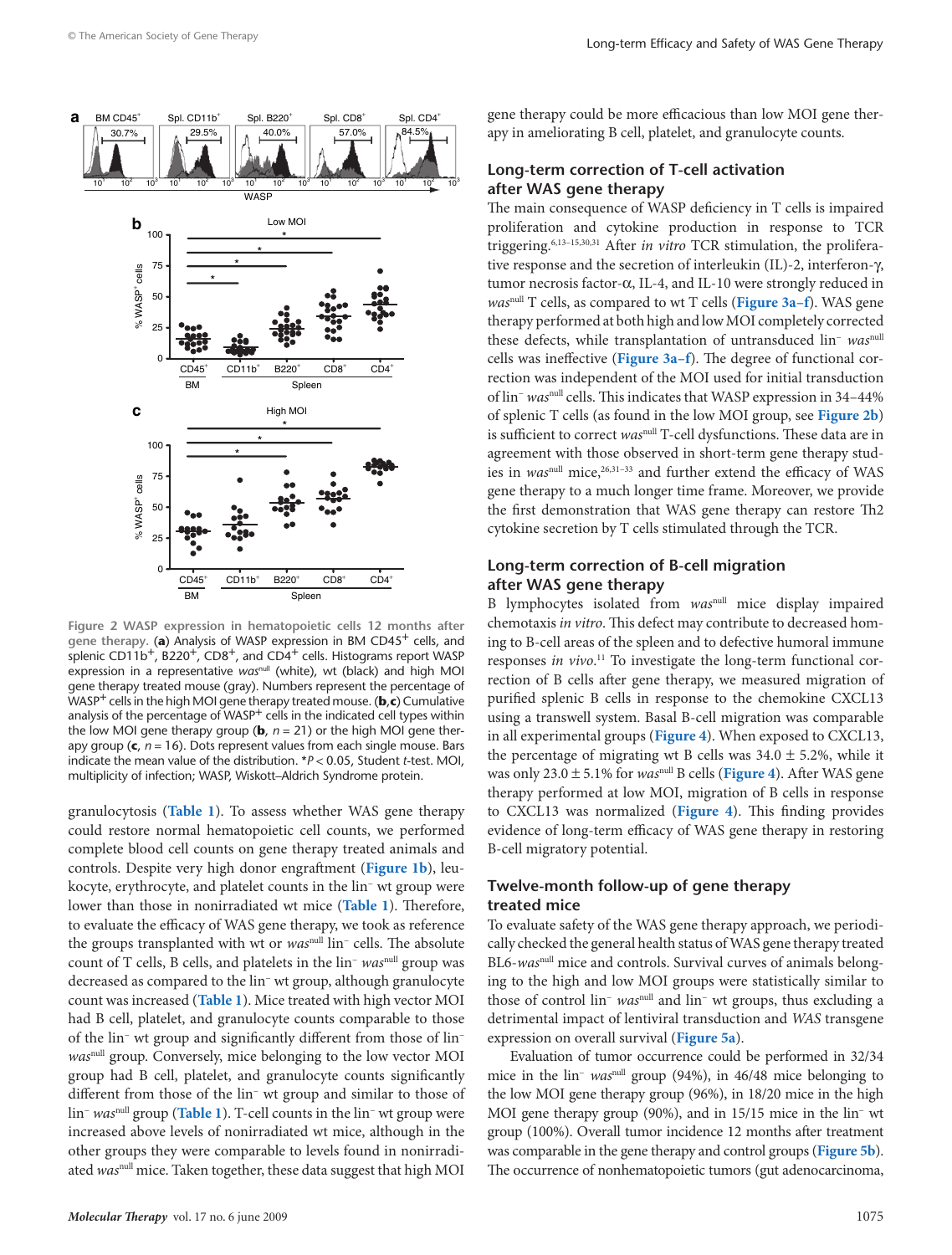<span id="page-3-0"></span>

|  |  |  |  |  |  |  |  | Table 1 Blood cell counts 12 months after gene therapy |
|--|--|--|--|--|--|--|--|--------------------------------------------------------|
|--|--|--|--|--|--|--|--|--------------------------------------------------------|

| Group                                  | n  | <b>WBC</b><br>$(x10^6\text{/ml})^a$ | T cells<br>$(x10^6/ml)^a$      | <b>B</b> cells<br>(x10 <sup>6</sup> /ml) <sup>a</sup> | Monocytes<br>(x10 <sup>6</sup> /ml) <sup>a</sup> | Granulocytes<br>$(x10^6/ml)^a$ | RBC $(x10^9/ml)^a$         | PLT $(x10^6$ /ml) <sup>a</sup> |
|----------------------------------------|----|-------------------------------------|--------------------------------|-------------------------------------------------------|--------------------------------------------------|--------------------------------|----------------------------|--------------------------------|
| Wt                                     | 13 | $11.3 \pm 2.3$                      | $2.0 \pm 0.7$                  | $5.6 \pm 1.8$                                         | $1.0 \pm 0.2$                                    | $1.7 \pm 0.9$                  | $10.0 \pm 0.8$             | $1,304 \pm 214$                |
| $was$ <sup>null</sup>                  | 11 | $6.6 \pm 2.0^b$                     | $1.5 \pm 0.5$                  | $1.2 \pm 0.7$ <sup>b</sup>                            | $0.5 \pm 0.2^b$                                  | $2.8 \pm 1.4^{\circ}$          | $9.8 \pm 1.1$              | $655 \pm 154$ <sup>b</sup>     |
| $Lin^-$ wt                             | 13 | $7.4 \pm 2.9^{\rm b}$               | $2.9 \pm 1.1$ <sup>b,c</sup>   | $1.8 \pm 0.9$ <sup>b,c</sup>                          | $0.5 \pm 0.2^b$                                  | $1.6 \pm 0.8$ <sup>c</sup>     | $9.1 \pm 0.7^{\rm b}$      | 941 ± 189b,c                   |
| High MOI                               | 17 | $5.3 \pm 2.4^{b,d}$                 | $1.2 \pm 0.6$ <sup>b,d,e</sup> | $1.8 \pm 0.7$ <sup>b,c,e</sup>                        | $0.6 \pm 0.4^{\rm b}$                            | $1.1 \pm 1.0$ <sup>c,e</sup>   | $8.3 \pm 1.8$ <sup>b</sup> | $803 \pm 220$ <sup>b,c,e</sup> |
| Low MOI                                | 38 | $5.7 \pm 1.9^b$                     | $1.7 \pm 0.6^d$                | $1.0 \pm 0.5^{b,d}$                                   | $0.5 \pm 0.2^b$                                  | $2.3 \pm 1.3^{d}$              | $9.3 \pm 1.1^{\circ}$      | $551 \pm 134^{b,d}$            |
| $Lin$ <sup>-</sup> was <sup>null</sup> | 20 | $6.8 \pm 3.2^b$                     | $1.4 \pm 0.7$ <sup>b,d</sup>   | $1.0 \pm 0.6^{b,d}$                                   | $0.7 \pm 0.5$                                    | $3.2 \pm 2.5^{b,d}$            | $9.1 \pm 0.8^{\rm b}$      | $614 \pm 214^{b,d}$            |

*Abbreviations*: MOI, multiplicity of infection; RBC, red blood cells; PLT, platelets; WBC, white blood cells.

<sup>a</sup>Average value ± SD. <sup>b</sup>P < 0.05 as compared to wt. *°P* < 0.05 as compared to lin−*was*<sup>null</sup>.<sup>4</sup>P < 0.05 as compared to lin− wt. *°P* < 0.05 as compared to low MOI.



**Figure 3 Long-term restoration of T-cell function after gene therapy.** Splenic T cells were purified by immunomagnetic beads, and stimulated with 2 μg/ml anti-CD3 mAbs for 48 hours. (a) Proliferation was measured by <sup>3</sup>H-thymidine incorporation. wt *n* = 11; *wαs<sup>null</sup> n* = 15; high MOI *n* = 16; low MOI *n* = 23; lin− *was*null *n* = 13. Results are expressed by the stimulation index (SI), *i.e.*, the ratio between cpm of stimulated and nonstimulated cells. (**) Cytokine levels were measured by BioPlex technology in conditioned supernatants. wt**  $n = 12$ **;** *was***<sup>null</sup>**  $n = 11$ **; high MOI**  $n = 16$ **; low MOI** *n* = 23; lin− *was*<sup>null</sup> *n* = 6. Dots represent the measurement performed in each single mouse. Bars represent the median value. \**P* < 0.05 as compared to was<sup>null</sup> group, Mann–Whitney test. cpm, counts per minute; MOI, multiplicity of infection.

hepatocarcinoma, ovary tumor, poorly differentiated thoracic carcinoma, eye carcinoma, skin carcinoma) was observed in four mice belonging to the lin− *was*null group (12.5%), three mice from the high MOI gene therapy group (16.7%), four mice from the low MOI gene therapy group (8.7%), and three mice (20.0%) belonging to the lin− wt group (**[Figure](#page-4-0) 5b** and **Supplementary Table S1**). As these tumors were of nonhematopoietic origin, it could be excluded that they were caused by gene therapy. Lymphomas were observed in two mice belonging to the lin− *was*null group (6.3%), and in four mice (8.7%) of the low MOI gene therapy group (**[Figure](#page-4-0) 5b** and **Supplementary Table S1**). In all cases, real-time PCR analysis proved that they were of host origin and that they lacked LV integrations, thus excluding a role of gene therapy in the genesis of those hematopoietic malignancies (**[Table](#page-5-0) 2**). In conclusion, our data generated in a large cohort of gene therapy treated mice followed up for 12 months strongly support the safety of the proposed gene therapy approach.

# **Evaluation of safety of WAS gene therapy through serial BMT**

To complete our safety evaluation, we performed secondary transplantations of w1.6W-transduced BM cells using a different model



**Figure 4 Long-term correction of B-cell migration after gene therapy.** B cells were purified from the spleen of gene therapy treated or control mice. Migration through 5-μm pore transwells was measured in response to medium only or medium supplemented with 1μg/ml CXCL13. Results are expressed as the percentage of input cells that migrated to the lower well. Each dot represents a single mouse. Bars depict the mean value. *n* = 5 per group. \**P* < 0.05 as compared to the *was*null group, Student *t*-test.

of WAS gene therapy based on the 129-*was*null mouse strain and lethal irradiation.32 Lin− cells purified from 129-*was*null mice were transduced with one or two hits of the w1.6W LV (WA 1X and WA 2X groups, respectively), or with one hit of pGFP control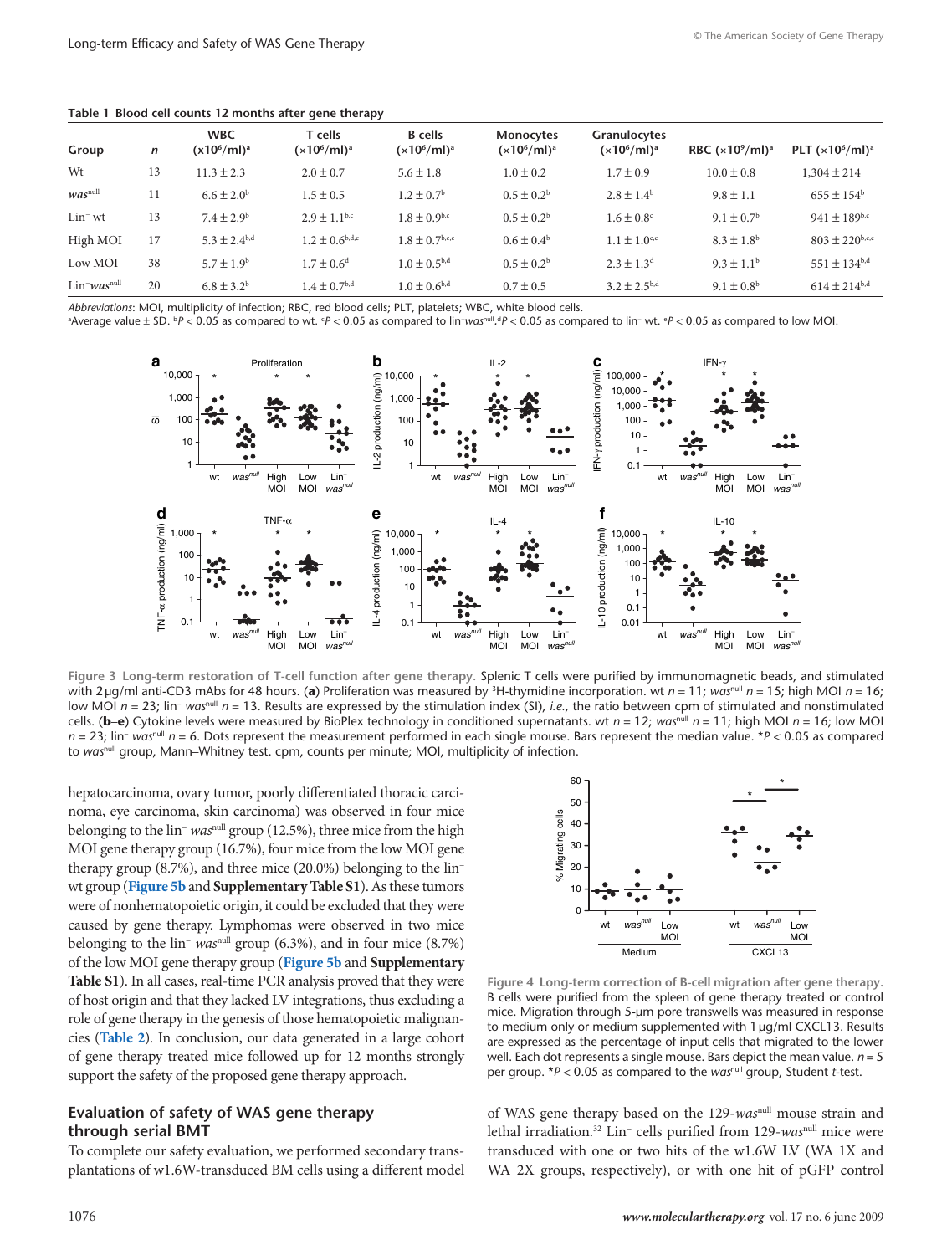<span id="page-4-0"></span>

**Figure 5 Twelve-month follow-up of gene therapy treated mice.** (**a**) Survival curve of mice belonging to the lin− wt (filled squares, *n* = 15), high MOI (filled circles, *n* = 20), low MOI (filled triangles, *n* = 48), and lin− *was*null (filled inverted triangles, *n* = 34) groups. The log-rank test failed to detect any statistically significant difference between the different groups. (**b**) Incidence of tumors in mice treated with gene therapy as compared to control groups. White bars represent the percentage of nonhematopoietic tumors, while black bars represent the percentage of host-derived hematopoietic tumors. Note that donor-derived hematopoietic tumors were never observed. Numbers represent the percentage of tumor incidence. MOI, multiplicity of infection.

vector (*was*null GFP group). As further control, lin− wt cells were transduced with one hit of pGFP vector (wt GFP group). Efficient w1.6W transduction of lin− cells was demonstrated by high VCN and transgenic WASP expression (**Figure 6a**). Transduced lin− cells were transplanted in lethally irradiated 129-*was*null mice (11–12 per group, see **Supplementary Table S2**). Four months later, engraftment and median VCN of donor cells in the BM was comparable in all groups (**Figure 6b,c**). No tumor occurrence was observed in any recipient of primary graft (**Supplementary Table S2**).

To perform secondary transplantations, we selected 2–3 primary transplanted mice for each group, among those with the highest donor chimerism and/or VCN (**Figure 6b,c**). Two million total BM cells were transplanted in lethally irradiated, secondary 129-*was*null recipients (5–6 for each donor mouse, 11–16 per group, see **Supplementary Table S3**). Secondary transplanted mice were followed up for 6 months. At killing, chimerism in the BM and spleen was variable but comparable to that in the BM of primary recipients (**Figure 6b)**. VCN in the BM and spleen of secondary recipients was comparable to that in the BM of primary recipients in all groups except the WA 1X group, where a decreased VCN was observed in the BM only (**Figure 6c**). *WAS* mRNA expression was detected in the BM and spleen of mice belonging to the WA 1X and WA 2X groups (data not shown). Taken together, these results indicate that w1.6W-transduced HSCs engrafted in secondary recipients. Multilineage hematopoietic cell reconstitution in all groups was demonstrated by hemogram analysis (**Supplementary Table S3**)



**Figure 6 Follow-up of mice recipient of secondary bone marrow transplantation.** (**a**) Western blot analysis of WASP expression in lysates of 129-was<sup>null</sup> lin<sup>-</sup> cells either untransduced or transduced with one (WA 1X) or two (WA 2X) hits of the w1.6W vector. As control, WASP expression in 129-wt lin− cells is depicted. Numbers indicate VCN. (**b**) Engraftment of donor cells in sex-mismatched 129-*was*null mice, as determined by Y chromosome-specific real-time PCR. For primary transplantations (p BM), dots represents measurements performed in total bone marrow cells, and horizontal bars depict the median value of the distribution.  $n = 4$ –6 mice per group. Arrows highlight mice chosen as donors for secondary transplants. For secondary transplantations, diamonds represent median ± interquartile range in total bone marrow cells (s BM, black) and spleen (s spl, white). wt GFP group: *n* = 10; WA 1X group: *n* = 9; WA 2X group: *n* = 9; *was*null GFP group: *n* = 4. n.s. = not significant, Mann–Whitney test. (**c**) VCN in hematopoietic cells of mice recipient of either primary or secondary transplantation. VCN was determined by real-time PCR and normalized for the percentage of engraftment. For primary transplantations (p BM), dots represent measurements performed in total bone marrow cells, and horizontal bars depict the median value of the distribution.  $n = 4-5$  mice per group. Arrows highlight mice chosen as donors for secondary transplants. For secondary transplantations, diamonds represent median ± interquartile range in total bone marrow cells (s BM, black) and spleen (s spl, white). wt GFP group: *n* = 10; WA 1X group: *n* = 9; WA 2X group: *n* = 8; *was*null GFP group:  $n = 4$ .  $*P < 0.05$ , n.s. = not significant, Mann–Whitney test. (**d**) Survival curves of mice receiving secondary bone marrow transplantation. For wt GFP (filled squares), *n* = 11; for WA 1X (filled triangles), *n* = 16; for WA 2X (filled circles), *n* = 16; for *was*null GFP (filled inverted triangle), *n* = 11. *P* < 0.05 for wt GFP group as compared to all the other groups, logrank test. BM, bone marrow; VCN, vector copy number.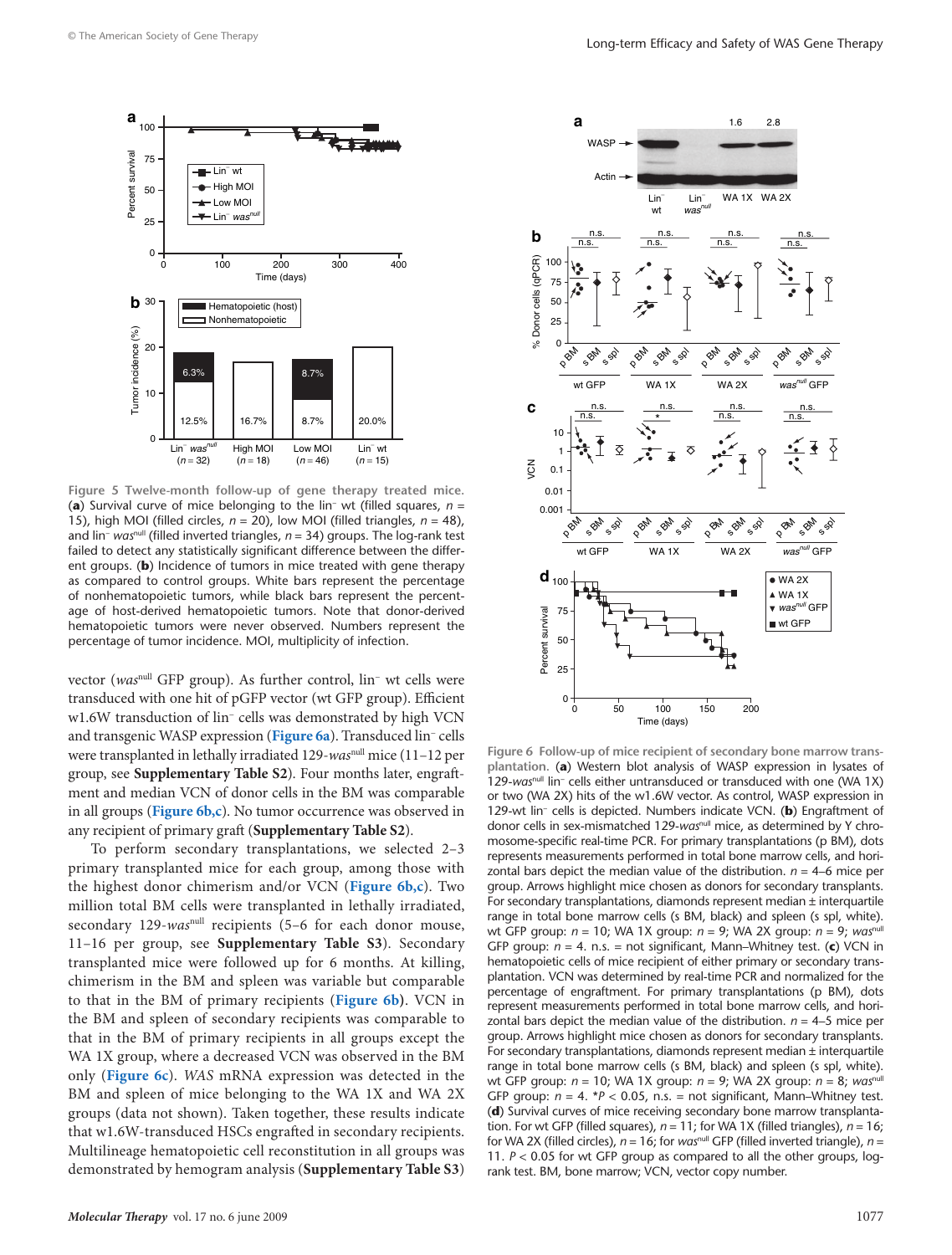| Experiment            | Mouse ID   | Group                                  | Histo-pathology                         | % Donor <sup>a</sup> | <b>VCN</b> b |
|-----------------------|------------|----------------------------------------|-----------------------------------------|----------------------|--------------|
| 12-month follow-up    | 645.6      | Low MOI                                | Thymic lymphoma                         | 2.5                  | 0.04         |
| 12-month follow-up    | 648.4      | Low MOI                                | Thymic lymphoma                         | 2.3                  | 0.1          |
| 12-month follow-up    | 663.1      | Low MOI                                | Mesenteric LN lymphoma                  | 1.1                  | 0.1          |
| 12-month follow-up    | 664.3      | Low MOI                                | Thymic lymphoma                         | 0.7                  | 0.03         |
| 12-month follow-up    | 611.2      | $\lim$ was <sup>null</sup>             | Thymic lymphoma                         | 0.5                  | 0.03         |
| 12-month follow-up    | 661.2      | $\ln$ <sup>-</sup> was <sup>null</sup> | Thymic lymphoma                         | 1.8                  | ND           |
| Secondary transplants | 06-091-S20 | WA 1X                                  | Thymic lymphoblastic<br>T-cell lymphoma | 0.01                 | 0.002        |
| Secondary transplants | 06-091-S25 | WA 2X                                  | Thymic early stage T-cell<br>lymphoma   |                      | 0.03         |
| Secondary transplants | 06-091-S24 | WA 2X                                  | Thymic lymphoblastic<br>lymphoma        | $\Omega$             | $\mathbf{0}$ |

<span id="page-5-0"></span>**Table 2 Characteristics of hematopoietic tumors**

*Abbreviations*: LV, lentiviral vector; ND, not done; VCN, vector copy number.

a Percentage of donor cells as determined by Y-chromosome specific real-time PCR. bVCN per diploid genome as determined by LV specific real-time PCR. VCN was not normalized for the percentage of donor cells within the tumor.

and immunophenotyping of the BM and spleen (data not shown). Despite that the lifespan of secondary recipients of the *was*null GFP, WA 1X, and WA 2X groups was lower than that of wt GFP group, while survival of mice belonging to the WA 1X and WA 2X groups was comparable to that of the *was*null GFP group (**[Figure](#page-4-0) 6d**). Evaluation of tumor occurrence could be performed in 7/11 mice in the *was*null GFP group (64%), in 12/16 mice belonging to the WA 1X group (75%), in 13/16 mice in the WA 2X group (81%), and in 10/11 mice in the wt GFP group (91%). Based on macroscopic and histological examination, we observed no tumors in secondary recipients of wt GFP and *was*null GFP cells (**Supplementary Table S3**). On the other hand, one secondary recipient belonging to the WA 1X group (8.3%) and two secondary recipients of the WA 2X group (15.4%) developed thymic lymphomas (**Table 2** and **Supplementary Table S3**). Molecular analysis indicated that all three lymphomas were of host origin and did not contain LV sequences (**Table 2**). In conclusion, serial transplantation experiments followed up for a cumulative period of 10 months did not reveal any toxicity related to the usage of the w1.6W LV.

## **Discussion**

In this study, we investigated the long-term efficacy and safety of WAS gene therapy using a *WAS* promoter/cDNA containing LV (w1.6W), compatible with future clinical application. *In vivo* WAS gene therapy studies performed up to now have addressed restoration of T-cell function in small cohorts of mice, with a maximal follow-up of 7 months.<sup>26,31-33</sup> By observing a large cohort ( $n =$ 68) of gene therapy treated *was*null mice for 12 months, we could demonstrate the long-term stability of transgene expression, the occurrence of a selective advantage for WASP-expressing T and B lymphocytes, the persistence of T- and B-cell functional correction, and the improvement of B lymphocyte and platelet counts. Importantly, no donor-derived, LV-containing hematopoietic tumor developed in primary ( $n = 68$ ) and secondary ( $n = 32$ ) recipients of w1.6W-transduced BM cells, indicating that WAS gene therapy was very well tolerated.

An important rationale for the use of LVs is their high efficiency at transducing HSCs after a short *ex vivo* infection, which could favor the maintenance of stem cell properties.<sup>23</sup> Moreover, LVs are less genotoxic than LTR-active retroviral vectors,<sup>24</sup> and can harbor tissue specific internal promoters. Indeed, we and others have developed LVs expressing human WASP under the control of a 1.6 kb<sup>34</sup> or 0.5 kb<sup>35</sup> fragment of the proximal *WAS* promoter  $(w1.6W<sup>13</sup>$  and w0.5W<sup>35</sup> LVs, respectively). This strategy can allow the fine regulation of WASP expression in hematopoietic cells while avoiding toxicity due to off-target transgene expression.<sup>13,36</sup> Because WASP expression is regulated at both transcriptional and post-translational levels by highly specific interactions with transcription factors<sup>25</sup> and  $WIP<sub>37</sub>$  respectively, it was crucial to compare WASP expression elicited by w0.5W and w1.6W LVs in human cells. Both w0.5W and w1.6W were comparable to various LVs containing constitutive promoters in eliciting WASP expression in T cells, B cells and CD34<sup>+</sup> HSCs derived from WAS patients, and in restoring the function of T cells and dendritic cells.13,25 In addition, clonal analysis of LV-transduced, WAS patient-derived CD4+ T-cell clones indicated that 1–2 copies of w1.6W and w0.5W LVs were sufficient to restore physiological WASP expression (**Supplementary Figure S1**). The w1.6W and the w0.5W LVs were also comparable in restoring T-cell activation and podosome formation in dendritic cells after gene therapy in *was*null mice (**Supplementary Figures S2 and S3**). However, the w1.6W LV retained several transcription factor binding sites,<sup>25</sup> and was therefore selected for further preclinical development.

In accordance to our previous data,<sup>26</sup> the w1.6W LV-transduced murine lin− stem/progenitor cells at high efficiency after a short *ex vivo* infection. The stem cell properties of HSCs contained in the lin− population were likely well preserved, as suggested by durable engraftment of LV-transduced hematopoietic cells for at least 12 months in primary recipients, and for at least 6 months in secondary recipients (**[Figures 1b,c](#page-1-0)** and **[6b,c](#page-4-0)**). Importantly, a sublethal irradiation was enough to allow persistent multilineage engraftment of donor cells. This finding is in line with an anecdotal report about a WAS patient who successfully underwent matched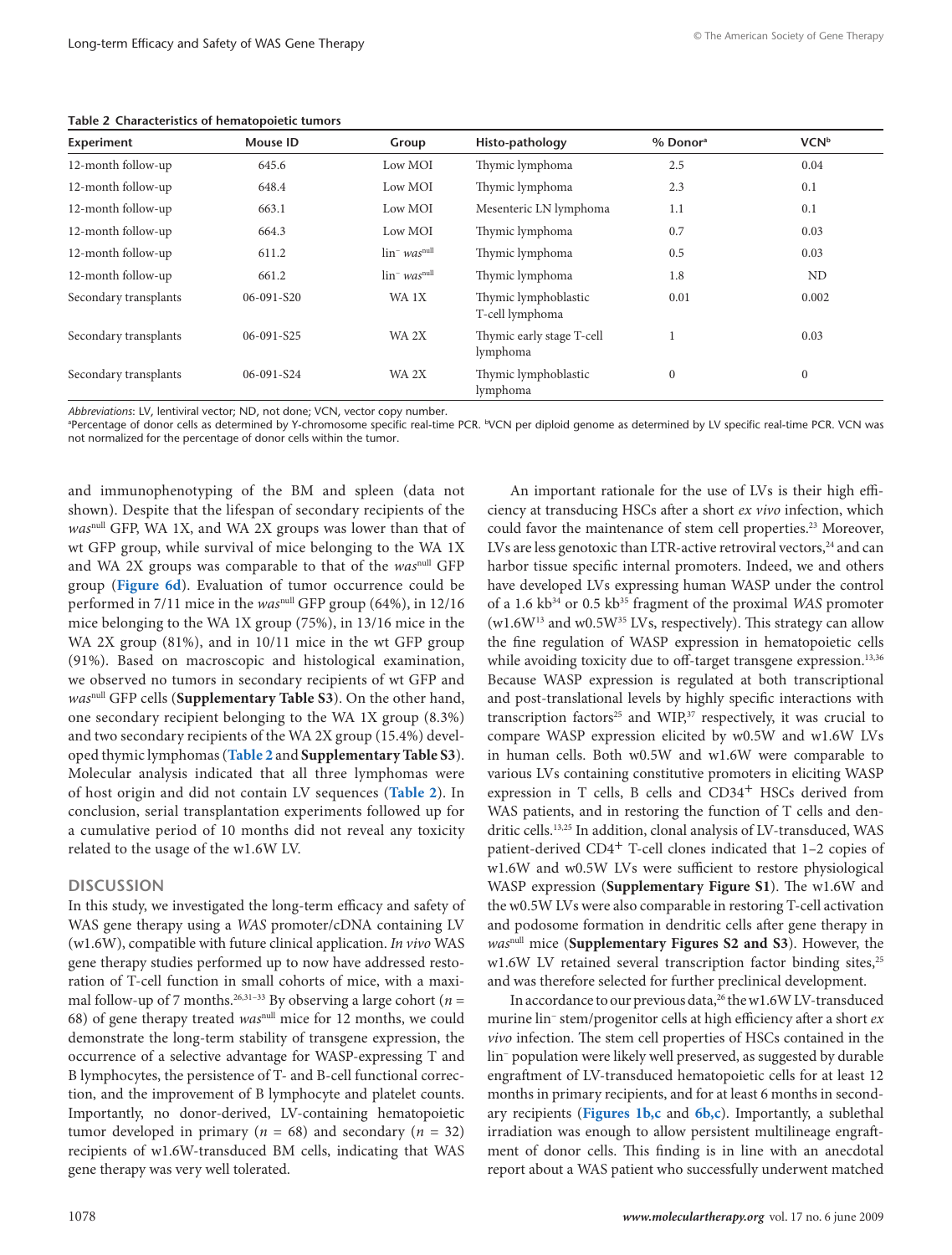unrelated donor BMT after reduced intensity conditioning,<sup>38</sup> and suggests that reduced intensity conditioning could also be exploited as a less toxic preparatory regimen before administration of gene therapy to WAS patients.

One of the key issues for the success of gene therapy is whether WASP expression leads to a selective advantage of WASP<sup>+</sup> hematopoietic cells *in vivo*, causing the replacement of WASP-null cells in the case of mixed chimerism. In this work, we documented an *in vivo* enrichment for both T and B lymphocytes expressing WASP after gene therapy (**[Figures 2b,c](#page-2-0)**). Our finding is in line with previous investigations demonstrating the enrichment of WASP<sup>+</sup> lymphocytes in *was* heterozygous female mice,<sup>39</sup> in *was*<sup>null</sup> mice undergoing competitive BMT,<sup>31</sup> in WAS patients developing mixed chimerism after BMT,<sup>40</sup> in revertant WAS patients,<sup>41</sup> and in heterozygous female carriers.<sup>42</sup> The enrichment of WASP+ lymphocytes could be due to the rescue of a developmental dysfunction in T and B cells,<sup>39</sup> and to a peripheral growth/ survival advantage caused by preferential homing to secondary lymphoid organs,<sup>7,11</sup> efficient TCR-driven expansion of T cells,<sup>12,13</sup> and resistance to spontaneous apoptosis.<sup>43</sup> In spite of the strong enrichment of WASP-expressing lymphocytes, mixed chimerism could persist after gene therapy and could be a concern for the development of autoimmunity as recently reported in a cohort of WAS patients treated by allogeneic BMT.19 However, the latter situation is complicated by allogeneic reactions between the host and donor cells, differently from gene therapy, which relies on autologous transplantation. In addition, we have evidences that gene therapy performed in 129-*was*null mice prevents the onset of autoimmune colitis.<sup>32,44</sup>

Of note, low MOI WAS gene therapy was sufficient to correct T- and B-cell functional defects, suggesting that a clinical benefit could be obtained even in case of partial correction of WASP expression. This is in line with a retrospective study that correlated residual WASP expression in WAS patients with minimal immune dysfunction, lower clinical score, and extended lifespan.45 Undoubtedly, highly efficient gene therapy, represented in this study by the high MOI group, broadens the number of corrected defects. Indeed, B cell and platelet counts in the high MOI group increased to levels reached by *was*null mice transplanted with lin− wt cells (**[Table](#page-3-0) 1**). Accordingly, high doses of WASP-encoding LVs were necessary to obtain functional correction of dendritic cells after WAS gene therapy,<sup>32,46</sup> while low LV doses were ineffective.32 This defect could also be alleviated by high MOI gene therapy mediated by the w1.6W vector (**Supplementary Figure S3**). The average VCN in the high MOI gene therapy group was 2 in the BM and 4 in T cells, which might be considered high if it is directly translated to patients. However, the w1.6W was designed for optimal performance in human cells, where we expect to obtain physiological WASP levels with VCN 1–2 (refs. 13,25 and **Supplementary Figure S1**). Alternatively, sequences of the *WAS* distal promoter might be inserted to further improve the performance of the w1.6W LV, because this was recently reported to improve the performance of the shorter w0.5 promoter.<sup>47</sup>

Importantly, we found substantial evidence supporting the safety of WAS gene therapy mediated by the w1.6W LV. Indeed, 12-month survival of primary grafted mice of the low and high MOI gene therapy groups was comparable to that of mice belonging to lin− *was*null and lin− wt control groups (**[Figure](#page-4-0) 5a).** We observed a similar incidence of tumors (that were mainly of nonhematopoietic origin) in gene therapy treated mice as compared to controls (**[Figure](#page-4-0) 5b**). Occurrence of host-derived hematopoietic tumors is a well-known confounding effect in the evaluation of preclinical models of gene therapy.<sup>48</sup> Therefore, molecular analysis is essential to determine the relationship between vector transduction and transgene expression with oncogenesis. In our study, lymphomas arose in four mice (8.7%) of the low MOI gene therapy group and in two mice (6.3%) of the lin− *was*null group (**[Figure](#page-4-0) 5b** and **Supplementary Table S1**), but were all of host origin and did not bear LV integrations, as confirmed by molecular analysis (**[Table](#page-5-0) 2**). Mice were followed for 12 months upon transplantation, a time window shorter as compared to a clinical follow-up but long enough to observe adverse events in murine models of gene therapy for common-γ chain or CD40L deficiencies.<sup>27,28</sup> In contrast, in our study none (0/68) of the primary grafted animals developed donor-derived, LV-transduced hematopoietic tumors up to 12 months after gene therapy. In some experimental settings, oncogenicity of gene transfer could be evidenced by secondary BMT.29 However, in our secondary transplantation experiments spanning a period of 10 months, transduction of HSCs with the w1.6W LV did not cause tumorigenesis. Indeed, survival of *was*null mice that received secondary transplantation of w1.6W-trasduced BM cells was comparable to that of wasnull mice receiving secondary transplantation of GFP-transduced BM cells (**[Figure](#page-4-0) 6d**). Although we documented the occurrence of 3 lymphomas out of 25 evaluable secondary recipients of w1.6W-transduced BM (12%, see **Supplementary Table S3**), they were of host origin and did not bear LV integrations (**[Table](#page-5-0) 2**). Noteworthy, in our study we evaluated a total amount of integration events, calculated as being about  $63 \times 10^6$ , comparable to a single patient's dose (estimated as  $75 \times 10^6$  events for a patient of 15 kg receiving  $5 \times 10^6$  CD34<sup>+</sup> cells/kg with an average  $VCN = 1$ ).

In addition to the experimental data we provide in this work, other considerations account for the safety of a WAS gene therapy approach using LVs. Indeed, *WAS* is not classified as a cancer related gene (negative search in the Cancer Gene Expression Database, http://lifesciencedb.jp/cged/, and in the Retrovirus Tagged Cancer Gene Database, http://rtcgd.abcc.ncifcrf.gov/, accessed November 2008), and WASP expression levels are controlled by post-transcriptional mechanisms.<sup>49</sup> Moreover, LVs offer a better safety profile as compared to retroviral vectors.<sup>24</sup> Taken together, these data strongly account for the safety of WAS gene therapy mediated by the w1.6W LV. The demonstration of longterm efficacy and safety of WAS gene therapy using the w1.6W LV presented in this work is critically contributing to the implementation of a multicentre WAS gene therapy clinical trial.

#### **Materials And Methods**

*Mice.* C57BL/6 *was<sup>null</sup>* mice (BL6-*was<sup>null</sup>*)<sup>15</sup> were crossed with C57BL/6-CD45.1 mice to obtain the BL6-*was*null-CD45.1 strain at the San Raffaele Scientific Institute animal facility in Milan, Italy. This strain is characterized by long lifespan after sublethal irradiation and by marked thrombocytopenia, and therefore it was chosen for long-term observation studies and for the evaluation of platelet counts after gene therapy. A distinct *was*null mouse model under the 129sv background (129-*was*null) was kindly provided by S.B. Snapper,<sup>14</sup> and housed in Généthon (Evry, France).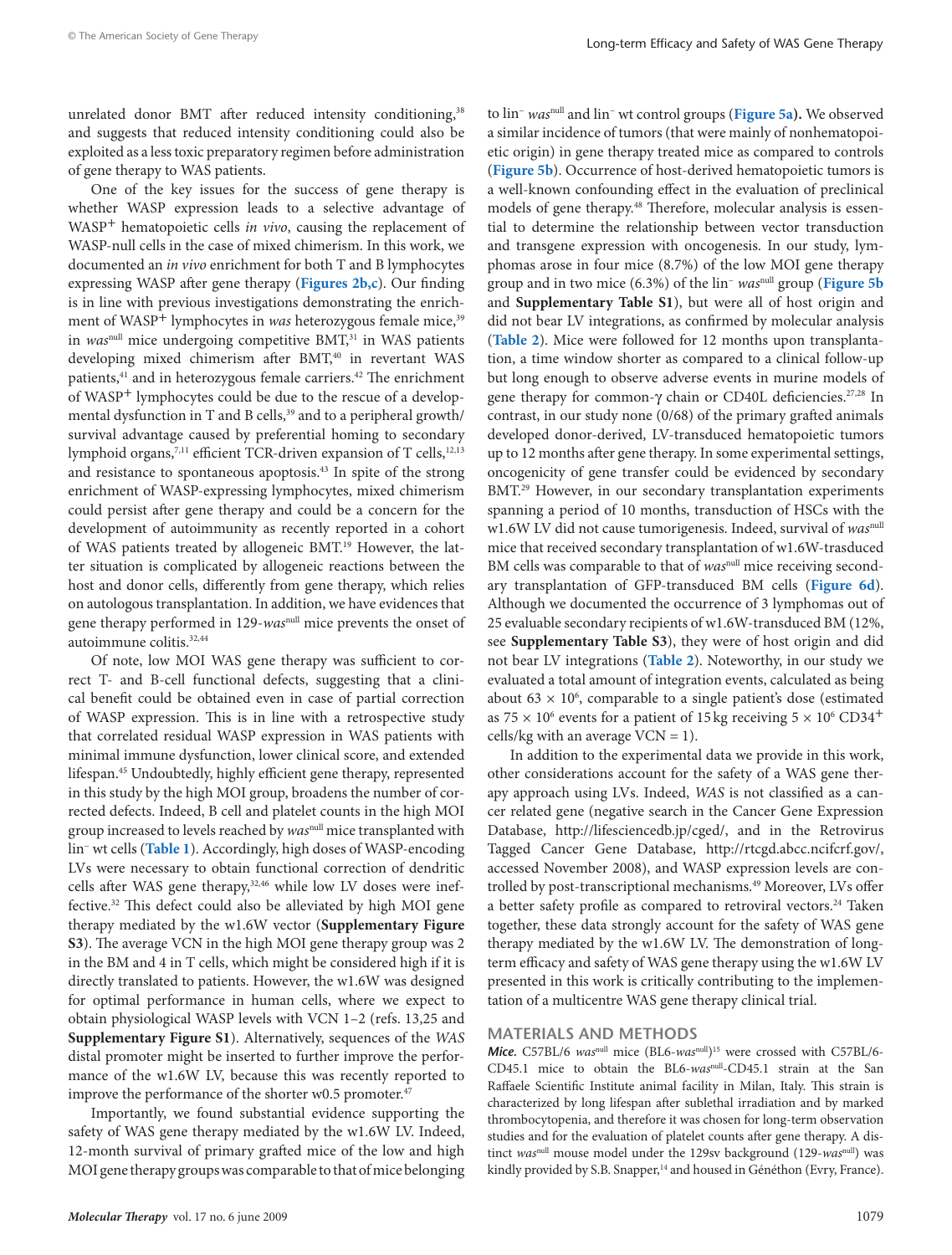Thisstrain has a shorter lifespan due to colitis exacerbation after irradiation, and was therefore used for serial grafts. Control wt mice were purchased from Charles River Laboratories (Calco, Italy) or Iffa Credo (L'Arbesle, France). All mice used in this study were housed in specific pathogen-free conditions and subjected to protocols approved by the Animal Care and Use Committee of the San Raffaele Scientific Institute or by Généthon.

*LVs.* The w1.6W vector is a self-inactivating LV constructed on the pRRL backbone and encoding for WASP as the only transgene.13,25,26 The transcription of human *WAS* cDNA is controlled by a 1.6 kb sequence of the autologous proximal *WAS* promoter.34 A Woodchuck Hepatitis Virus Post-transcriptional Regulatory Element (WPRE) sequence was included in the vector, aiming at increasing transgene expression by transcript stabilization. The w1.6W vector is VSVg pseudotyped. The final configuration of the w1.6W vector, that will be used for large scale good manufacturing procedures production oriented to clinical application, was obtained by swapping it on the pCCL backbone, and substituting the wild-type WPRE with a mutated WPRE sequence (WPREmut6) lacking the transcription of a fragment of the potentially oncogenic woodchuck hepatitis virus-X protein.<sup>50</sup> The performance of the w1.6W vector was unaltered by those changes (S. Charrier and A. Galy, unpublished results), and both were used in this study. A GFP-encoding LV (pGFP) was used as control in some experiments. Two additional pRRL vectors encoding WASP from the w0.5 promoter or from the PGK promoter were used in supplemental studies and have been described earlier.<sup>25</sup> For this study, nongood manufacturing procedures small scale LV productions were made by co-transfection of transgene-encoding transfer plasmids with packaging plasmids encoding *gag/pol*, *VSV-G env*, and *rev* into 293T cells. Harvested virus particles were concentrated by ultracentrifugation. Virus p24 concentration was measured by enzyme-linked immunosorbent assay. Viral titer was determined by infection of HCT116 cells with serially diluted virus preparations followed by proviral sequence detection, as previously described.<sup>32</sup>

*Immunophenotype and western blot analysis.* The following mAbs were used for surface staining: anti-CD3 (17A2), anti-CD4 (RM4-5), anti-CD8 (53-6.7), anti-CD11b/Mac1 (M1/70), anti-CD45R/B220 (RA3-6B2), anti-CD45.2 (104), anti-CD90.2 (53-2.1), all from BD Pharmingen (San Diego, CA). Intracytoplasmic detection of human and murine WASP was performed using the anti-WASP antibody 503 (a kind gift of H. Ochs and L.D. Notarangelo) after fixation and permeabilization of the cells using the Cytofix/Cytoperm kit (BD Pharmingen). Western blot analysis was performed as previously described.32 Membranes were probed with the B9 or H250 anti-WASP Abs (crossreactive between human and murine WASP; Santa Cruz Technologies, Santa Cruz, CA), the anti-β-actin mAbs AC-15 (Sigma, St Louis, MO), and the MAB374 anti-GAPDH mAbs (Chemicon, Temecula, CA).

*Real-time PCR analysis.* Genomic DNA was extracted from hematopoietic cells using the QIAmp DNA Blood mini-kit (Qiagen, Hilden, Germany). DNA extraction from paraffin-embedded samples was performed either using the QIAmp DNA FFPE Tissue Kit (Qiagen) or the Agilent protocol available online (http://www.chem.agilent.com/cag/prod/dn/G4410- 90020\_CGH\_Protocol\_FFPE1\_0.pdf). LV copy number (VCN) per diploid genome, and percentage of cells carrying the Y chromosome, were assessed by absolute quantification using the primers listed in **Supplementary Table S4.** Measurement of the human WAS mRNA relative to that of the murine TF2D mRNA was performed as previously reported.<sup>32</sup>

*Long-term follow-up experiments.* Long-term follow-up experiments were performed using BL6-*was*null and wt mice. Lineage marker–depleted BM (lin− ) cells were purified and transduced using a previously reported protocol.<sup>26</sup> Transduction was performed by culturing  $1 \times 10^6$  lin<sup>-</sup> cells in the presence of  $1-2 \times 10^7$  or  $2 \times 10^8$  infectious viral genomes (ig) per ml of culture (MOI = 10–20 and 200, respectively) for 12 hours. Lin<sup>-</sup> cells (0.25–1  $\times$  10<sup>6</sup>

cells/mouse) were transferred intravenously into sublethally irradiated (700 rad) 6- to 8-week-old wasnull sex- or CD45 allele-mismatched recipient mice. Some transduced lin− cells were grown *in vitro* for more than 7 days to analyze transduction efficiency. Twelve months after transplantation, splenic T cells were isolated by means of immunomagnetic beads (Miltenyi Biotech, Bergisch Gladbach, Germany) and stimulated for 48 hours with plate-bound anti-CD3 mAbs (clone 17A2 from BD Pharmingen, 2μg/ml) as previously described.26 Proliferation was measured by 3 H-thymidine pulsing and liquid scintillation counting. For each sample, the stimulation index (*i.e.*, the ratio between counts per minute of stimulated versus nonstimulated cells) was calculated. Concentration of IL-2, interferon-γ, tumor necrosis factor-α, IL-4, and IL-10 was assessed by BioPlex technique (Bio-Rad Laboratories, Hercules, CA) in conditioned supernatants. To assess B-cell migration in response to CXCL13 (Peprotech, Rocky Hill, NJ), CD45R/B220+ splenic B cells were selected by means of immunomagnetic beads (Miltenyi) and seeded in duplicate on the upper well of a 5-μm transwell (Corning Costar, Corning, NY) at the concentration of  $1-2 \times 10^6$ /ml in 100 µl of medium. In the bottom well, 600μl of medium supplemented with 1μg/ml of CXCL13 were placed. Cells were incubated for 6h at 37°C, and cells migrated to the lower well were counted. Percentage of migration was calculated as compared to the input cell number.

*Secondary transplantation experiments.* Secondary transplantation experiments were performed using 129-*was*null or wt mice. Lin− cells were purified and cultured as previously reported,<sup>32</sup> with minor modifications. After 1 day of cytokine prestimulation, male *was*null lin− cells were infected with the w1.6W vector at the concentration of  $1 \times 10^8$  ig/ml (MOI = 100) for 6 hours, and then washed. Part of the cells received a second vector hit (MOI = 100) administered overnight, and then washed. As control, male *was*null or wt lin− cells were transduced once with the pGFP vector  $(1 \times 10^8 \text{ ig/ml}, \text{MOI} = 100)$ . One day after infection, lin<sup>−</sup> cells  $(0.5 \times 10^6 \text{ g/mol}, \text{MOI} = 100)$ . cells/mouse) were transferred intravenously into *was*null sex-mismatched female mice, which had been lethally irradiated (950 rad) 2–3 hours prior to transplantation. Some of the transduced lin− cells were cultured *in vitro* for 7 days for analysis of transduction efficiency. Four months after primary graft, mice with the highest VCN or Y chimerism in peripheral blood were chosen as BM donors for secondary transplants. Total BM cells were collected and transplanted  $(2 \times 10^6 \text{ cells/mouse})$  into lethally irradiated (950 rad) female secondary *was*null recipients. Mice were followed up for 6 months.

*Animal follow-up, hemogram analysis, and histopathologic evaluation.* Animals were weekly evaluated to monitor their general health status. At the end of programmed follow-up, or in case of compromised health status, mice underwent complete blood cell count and were euthanized to perform full macroscopic and histopathologic analysis of hematopoietic and nonhematopoietic tissues. For hemogram analysis in the long-term follow-up experiments, blood samples were collected in 4.5% EDTA and analyzed with a KX21N counter (Sysmex, Kobe, Japan). Absolute numbers of T cells, B cells, monocytes, and granulocytes were determined as reported previously.26 For secondary transplants, blood was collected in 3.8% citrate solution, and analyzed using an MS9.3 counter (Schloessing Melet, Cergy-Pontoise, France). For histopathologic evaluation, organs (thymus, colon, small intestine, spleen, lymph nodes, liver, kidney, and bone) of all killed mice were formalin-fixed and paraffin-embedded. Tissue sections (4μm thick) were stained with hematoxylin and eosin and evaluated by certified pathologists with experience in rodent tissue analysis (M.P., F.S., C.D. in Milan and by Biodoxis, an independent pathologist subcontractor, in Evry). Tumor samples were subjected to qPCR analysis, to assess their donor or host origin and the presence of integrated LV sequences.

*Statistical analysis.* In case of Gaussian distribution of the data (checked by Kolmogorov–Smirnov test), experimental groups were compared with a two-tailed Student *t*-test. Otherwise, a two-tailed Mann–Whitney test was used. *P* values <0.05 were considered significant.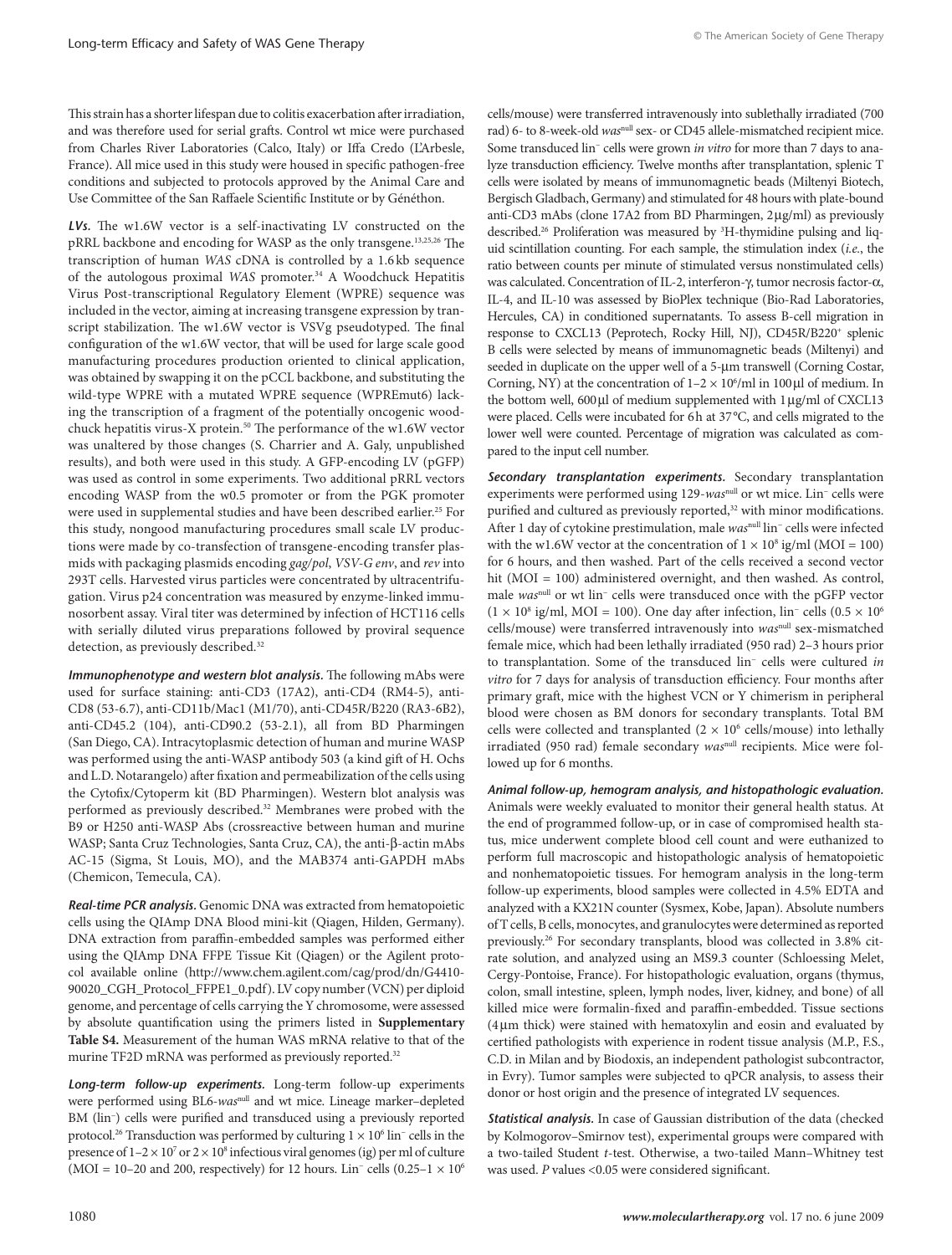#### **Supplementary Material**

**Table S1.** Lifespan, details of necropsy and histopathologic analysis, and blood cell counts of all BL6-*was*null mice followed up for 12 months after gene therapy.

**Table S2.** Lifespan, details of necropsy and histopathologic analysis, and blood cell counts of all primary grafted 129-*was*null mice.

**Table S3.** Lifespan, details of necropsy and histopathologic analysis, and blood cell counts of all secondary grafted 129-wasnull mice.

Table 54. The list of primers for real-time PCR used in this study.

**Figure S1.** The analysis of WASP expression and vector copy number in WAS patient's  $CD4^+$  T cell clones, after transduction with three WAS-encoding vectors (in which WASP is controlled by the PGK, the w1.6 or the w0.5 promoter).

Figure S2. The comparison between three WAS-encoding vectors (in which WASP is controlled by the PGK, the w1.6 or the w0.5 promoter) in the restoration of T cell activation after gene therapy.

Figure 53. The comparison between three WAS-encoding vectors (in which WASP is controlled by the PGK, the w1.6 or the w0.5 promoter) in the restoration of podosome formation by bone-marrow derived DCs.

#### **Acknowledgments**

We thank S. Snapper for having provided the 129-wasnull mouse strain, Jean-Michel Caillaud (Biodoxis) for efficient histopathologic examination, Khalil Seye and Séverine Charles for outstanding technical assistance, and Martina Rocchi and Elena Dal Cin for excellent help in processing samples for histopathologic and molecular analysis. We are grateful to A.J. Thrasher for providing the w0.5 promoter. This work was supported by grants from the Italian Telethon Foundation (to M.G.R., L.D., A.A., L.N., A.V.), from Fondo Italiano per la Ricerca di Base (FIRB, to L.D. and M.G.R.), from Fondazione Cariplo—Network Operativo per la Biomedicina di Eccellenza in Lombardia (N.O.B.E.L., to M.G.R.), from the EU CONSERT (to M.G.R., L.D., A.A., L.N., A.V., A.G.) and from the French Muscular Dystrophy Association (AFM, to A.G.). The authors have no conflicting financial interests.

#### **References**

- Notarangelo, LD, Notarangelo, LD and Ochs, HD (2005). WASP and the phenotypic range associated with deficiency. *Curr Opin Allergy Clin Immunol* **5**: 485–490.
- 2. Ochs, HD and Thrasher, AJ (2006). The Wiskott-Aldrich syndrome. *J Allergy Clin Immunol* **117**: 725–738.
- 3. Derry, J, Ochs, H and Francke, U (1994). Isolation of a novel gene mutated in Wiskott-Aldrich Syndrome. *Cell* **78**: 635–644.
- Stewart, DM, Treiber-Held, S, Kurman, CC, Facchetti, F, Notarangelo, LD and Nelson, DL (1996). Studies of the expression of the Wiskott-Aldrich syndrome protein. *J Clin Invest* **97**: 2627–2634.
- Kim, A, Kakalis, L, Abdul-Manan, N, Liu, G and Rosen, M (2000). Autoinhibition and
- activation mechanisms of the Wiskott-Aldrich syndrome protein. *Nature* **404**: 151–158. 6. Trifari, S, Sitia, G, Aiuti, A, Scaramuzza, S, Marangoni, F, Guidotti, LG *et al*. (2006). Defective Th1 cytokine gene transcription in CD4<sup>+</sup> and CD8<sup>+</sup> T Cells from Wiskott-Aldrich Syndrome patients. *J Immunol* **177**: 7451–7461.
- 7. Snapper, SB, Meelu, P, Nguyen, D, Stockton, BM, Bozza, P, Alt, FW *et al*. (2005). WASP deficiency leads to global defects of directed leukocyte migration *in vitro* and *in vivo*. *J Leukoc Biol* **77**: 993–998.
- 8. Gismondi, A, Cifaldi, L, Mazza, C, Giliani, S, Parolini, S, Morrone, S *et al*. (2004). Impaired natural and CD16-mediated NK cell cytotoxicity in patients with WAS and XLT: ability of IL-2 to correct NK cell functional defect. *Blood* **104**: 436–443.
- 9. Zhang, H, Schaff, UY, Green, CE, Chen, H, Sarantos, MR, Hu, Y *et al*. (2006). Impaired integrin-dependent function in Wiskott-Aldrich syndrome protein-deficient murine and human neutrophils. *Immunity* **25**: 285–295.
- 10. Bouma, G, Burns, S and Thrasher, AJ (2007). Impaired T-cell priming *in vivo* resulting from dysfunction of WASp-deficient dendritic cells. *Blood* **110**: 4278–4284.
- 11. Westerberg, L, Larsson, M, Hardy, SJ, Fernandez, C, Thrasher, AJ and Severinson, E (2005). Wiskott-Aldrich syndrome protein deficiency leads to reduced B-cell adhesion, migration, and homing, and a delayed humoral immune response. *Blood* **105**: 1144–1152.
- 12. Dupre, L, Aiuti, A, Trifari, S, Martino, S, Saracco, P, Bordignon, C *et al*. (2002). Wiskott-Aldrich syndrome protein regulates lipid raft dynamics during immunological synapse formation. *Immunity* **17**: 157–166.
- 13. Dupre, L, Trifari, S, Follenzi, A, Marangoni, F, Lain de Lera, T, Bernad, A *et al*. (2004). Lentiviral vector-mediated gene transfer in T cells from Wiskott-Aldrich syndrome patients leads to functional correction. *Mol Ther* **10**: 903–915.
- 14. Snapper, S, Rosen, F, Mizoguchi, E, Cohen, P, Khan, W, Liu, C-H *et al*. (1998). Wiskott-Aldrich Syndrome protein-deficient mice reveal a role for WASP in T but not B cell activation. *Immunity* **9**: 81–91.
- 15. Zhang, J, Shehabeldin, A, da Cruz, LA, Butler, J, Somani, AK, McGavin, M *et al*. (1999). Antigen receptor-induced activation and cytoskeletal rearrangement are impaired in Wiskott-Aldrich syndrome protein-deficient lymphocytes. *J Exp Med* **190**: 1329–1342.
- 16. Filipovich, A, Stone, J, Tomany, S, Ireland, M, Kollman, C, Pelz, C *et al*. (2001). Impact of donor type on outcome of bone marrow transplantation for Wiskott-Aldrich syndrome: collaborative study of the International Bone Marrow Transplant Registry and the National Marrow Donor Program. *Blood* **97**: 1598–1603.
- 17. Kobayashi, R, Ariga, T, Nonoyama, S, Kanegane, H, Tsuchiya, S, Morio, T *et al*. (2006). Outcome in patients with Wiskott-Aldrich syndrome following stem cell transplantation: an analysis of 57 patients in Japan. *Br J Haematol* **135**: 362–366.
- 18. Pai, SY, DeMartiis, D, Forino, C, Cavagnini, S, Lanfranchi, A, Giliani, S *et al*. (2006). Stem cell transplantation for the Wiskott-Aldrich syndrome: a single-center experience confirms efficacy of matched unrelated donor transplantation. *Bone Marrow Transplant* **38**: 671–679.
- 19. Ozsahin, H, Cavazzana-Calvo, M, Notarangelo, LD, Schulz, A, Thrasher, AJ, Mazzolari, E *et al*. (2008). Long-term outcome following hematopoietic stem-cell transplantation in Wiskott-Aldrich syndrome: collaborative study of the European Society for Immunodeficiencies and European Group for Blood and Marrow Transplantation. *Blood* **111**: 439–445.
- 20. Aiuti, A, Slavin, S, Aker, M, Ficara, F, Deola, S, Mortellaro, A *et al*. (2002). Correction of ADA-SCID by Stem Cell Gene Therapy combined with nonmyeloablative conditioning. *Science* **296**: 2410–2413.
- 21. Hacein-Bey-Abina, S, Le Deist, F, Carlier, F, Bouneaud, C, Hue, C, De Villartay, J *et al*. (2002). Sustained correction of X-linked severe combined immunodeficiency by *ex vivo* gene therapy. *N Engl J Med* **346**: 1185–1193.
- 22. Sokolic, R, Kesserwan, C and Candotti, F (2008). Recent advances in gene therapy for severe congenital immunodeficiency diseases. *Curr Opin Hematol* **15**: 375–380.
- 23. Santoni de Sio, FR, Cascio, P, Zingale, A, Gasparini, M and Naldini, L (2006). Proteasome activity restricts lentiviral gene transfer into hematopoietic stem cells and is down-regulated by cytokines that enhance transduction. *Blood* **107**: 4257–4265.
- 24. Montini, E, Cesana, D, Schmidt, M, Sanvito, F, Ponzoni, M, Bartholomae, C *et al*. (2006). Hematopoietic stem cell gene transfer in a tumor-prone mouse model uncovers low genotoxicity of lentiviral vector integration. *Nat Biotechnol* **24**: 687–696.
- 25. Charrier, S, Dupre, L, Scaramuzza, S, Jeanson-Leh, L, Blundell, MP, Danos, O *et al*. (2007). Lentiviral vectors targeting WASp expression to hematopoietic cells, efficiently transduce and correct cells from WAS patients. *Gene Ther* **14**: 415–428.
- 26. Dupre, L, Marangoni, F, Scaramuzza, S, Trifari, S, Hernandez, RJ, Aiuti, A *et al*. (2006). Efficacy of gene therapy for Wiskott-Aldrich syndrome using a WAS promoter/cDNAcontaining lentiviral vector and nonlethal irradiation. *Hum Gene Ther* **17**: 303–313.
- 27. Brown, MP, Topham, DJ, Sangster, MY, Zhao, J, Flynn, KJ, Surman, SL *et al*. (1998). Thymic lymphoproliferative disease after successful correction of CD40 ligand deficiency by gene transfer in mice. *Nat Med* **4**: 1253–1260.
- 28. Woods, NB, Bottero, V, Schmidt, M, von Kalle, C and Verma, IM (2006). Gene therapy: therapeutic gene causing lymphoma. *Nature* **440**: 1123.
- 29. Li, Z, Dullmann, J, Schiedlmeier, B, Schmidt, M, von Kalle, C, Meyer, J *et al*. (2002). Murine leukemia induced by retroviral gene marking. *Science* **296**: 497.
- 30. Morales-Tirado, V, Johannson, S, Hanson, E, Howell, A, Zhang, J, Siminovitch, K *et al*. (2004). Selective requirement for the Wiskott-Aldrich syndrome protein in cytokine, but not chemokine, secretion by CD4+ T cells. *J Immunol* **173**: 726–730.
- 31. Strom, T, Turner, S, Andreansky, S, Liu, H, Doherty, P, Srivastava, D *et al*. (2003). Defects in T-cell-mediated immunity to influenza virus in murine Wiskott-Aldrich Syndrome are corrected by oncoretroviral vector-mediated gene transfer into repopulating hematopoietic cells. *Blood* **102**: 3108–3116.
- 32. Charrier, S, Stockholm, D, Seye, K, Opolon, P, Taveau, M, Gross, DA *et al*. (2005). A lentiviral vector encoding the human Wiskott-Aldrich syndrome protein corrects immune and cytoskeletal defects in WASP knockout mice. *Gene Ther* **12**: 597–606.
- 33. Klein, C, Nguyen, D, Liu, C, Mizoguchi, A, Bhan, A, Miki, H *et al*. (2003). Gene therapy for Wiskott-Aldrich syndrome: rescue of T-cell signaling and amelioration of colitis upon transplantation of retrovirally transduced hematopoietic stem cells in mice. *Blood* **101**: 2159–2166.
- 34. Petrella, A, Doti, I, Agosti, V, Giarrusso, P, Vitale, D, Bond, H *et al*. (1998). A 5′ regulatory sequence containing two Ets motifs controls the expression of the Wiskott-Aldrich Syndrome protein (WASP) gene in human hematopoietic cells. *Blood* **91**: 4554–4560.
- 35. Martin, F, Toscano, MG, Blundell, M, Frecha, C, Srivastava, GK, Santamaria, M *et al*. (2005). Lentiviral vectors transcriptionally targeted to hematopoietic cells by WASP gene proximal promoter sequences. *Gene Ther* **12**: 715–723.
- 36. Toscano, MG, Frecha, C, Benabdellah, K, Cobo, M, Blundell, M, Thrasher, AJ *et al*. (2008). Hematopoietic-specific lentiviral vectors circumvent cellular toxicity due to ectopic expression of Wiskott-Aldrich syndrome protein. *Hum Gene Ther* **19**: 179–197.
- 37. de la Fuente, MA, Sasahara, Y, Calamito, M, Anton, IM, Elkhal, A, Gallego, MD *et al*. (2007). WIP is a chaperone for Wiskott-Aldrich syndrome protein (WASP). *Proc Natl Acad Sci USA* **104**: 926–931.
- 38. Kang, HJ, Shin, HY, Ko, SH, Park, JA, Kim, EK, Rhim, JW *et al*. (2008). Unrelated bone marrow transplantation with a reduced toxicity myeloablative conditioning regimen in Wiskott-Aldrich syndrome. *J Korean Med Sci* **23**: 146–148.
- 39. Westerberg, LS, de la Fuente, MA, Wermeling, F, Ochs, HD, Karlsson, MC, Snapper, SB *et al*. (2008). WASP confers selective advantage for specific hematopoietic cell populations and serves a unique role in marginal zone B-cell homeostasis and function. *Blood* **112**: 4139–4147.
- 40. Yamaguchi, K, Ariga, T, Yamada, M, Nelson, DL, Kobayashi, R, Kobayashi, C *et al*. (2002). Mixed chimera status of 12 patients with Wiskott-Aldrich syndrome (WAS) after hematopoietic stem cell transplantation: evaluation by flow cytometric analysis of intracellular WAS protein expression. *Blood* **100**: 1208–1214.
- 41. Stewart, DM, Candotti, F and Nelson, DL (2007). The phenomenon of spontaneous genetic reversions in the Wiskott-Aldrich syndrome: a report of the workshop of the ESID Genetics Working Party at the XIIth Meeting of the European Society for Immunodeficiencies (ESID). Budapest, Hungary October 4–7, 2006. *J Clin Immunol* **27**: 634–639.